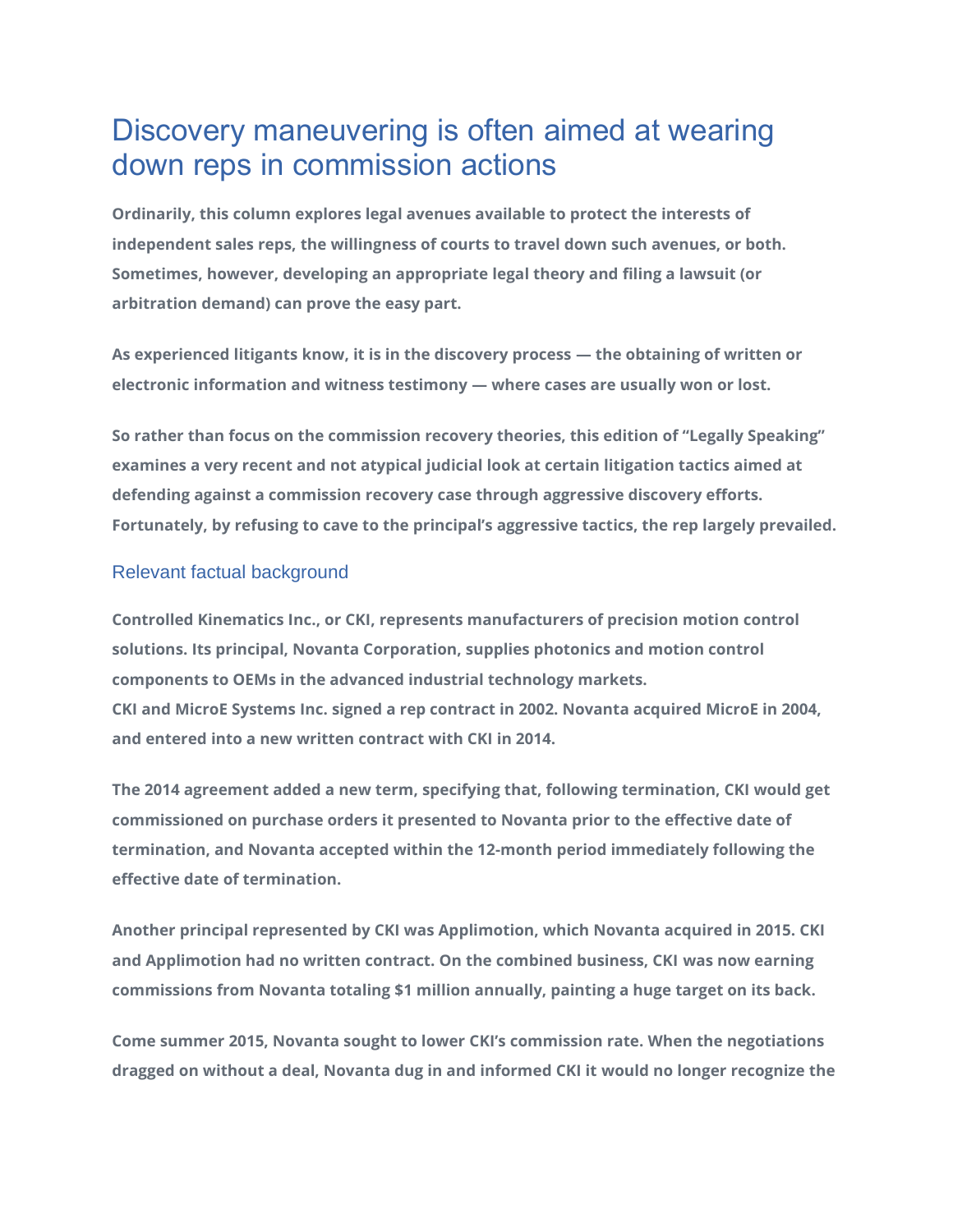**unwritten contractual relationship on the Applimotion business, and it withheld commissions due.**

**Novanta's resentment continued to grow. Claiming its inherited sales rep was "doing essentially nothing" to earn its sizeable commissions, in June 2016, it terminated CKI "without cause." Yet, Novanta also asserted that CKI was courting its competitors during 2016 and set up a directly competing business.**

**Relying on the 12-month payout period in the written 2014 rep agreement, CKI sought commissions on MicroE products for the last quarter of 2016. Novanta refused to pay, invoking a claim familiar to many reps whose principals decide to change sales strategies: that it, not CKI, drove the sales. Principals in financial trouble, experiencing a change in management, or preparing to change to a direct salesforce, are sometimes tempted to look at their longtime, hugely successful rep partners and abruptly decide they are no longer earning their commissions.**

### The ensuing court fight

**CKI had little alternative but to take Novanta to court. An action to recover unpaid commissions was filed in the Boston federal court. To no surprise, Novanta decided it may as well counterclaim, and devised dubious contract theories against CKI, including that it wasn't working hard enough and that it improperly represented a competitor.**

**In pursuit of its unlikely claims, Novanta served broad and overbearing discovery requests upon CKI centered around two topics: 1) the activities of its employees, and 2) its work and preparation to work for a competitor. Naturally, CKI objected to such requests. Novanta then filed a motion to compel CKI to respond.**

## Probing the extent of the rep's sales efforts

**With respect to its first pursuit, Novanta served an expansive request for all documents showing "what CKI and its principals and employees were doing on a daily basis in 2015 and 2016," and argued this information was directly relevant to its defense that CKI did not earn the post-termination commissions at issue. Invoking the MicroE contract terms calling for CKI to "diligently and actively promote, sell, support, install, and maintain" MicroE products, Novanta urged the court to compel its production.**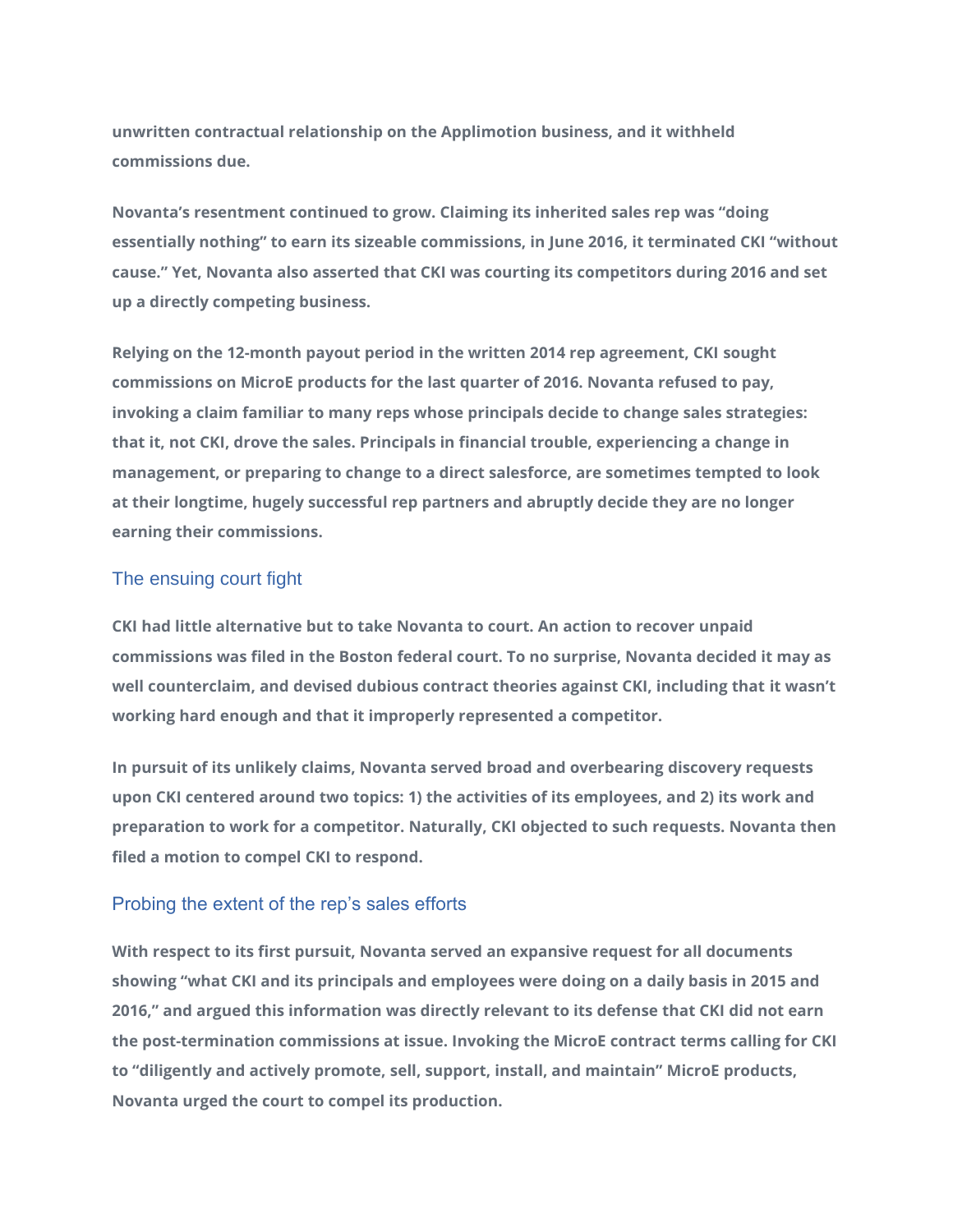**CKI argued the requests went well beyond the limited scope of discovery, and the judge largely agreed. She noted that the request "is nearly limitless because any company document and all of the phone and computer records of CKI principals and employees could be interpreted as 'showing what CKI and its principals and employees were doing on a daily basis.'"**

**A plain reading of the request even called for CKI to produce records showing what its personnel were doing outside of work, which went "well beyond" the scope of the litigation. Novanta either intentionally exceeded the reasonable limits of discovery or didn't much worry about standards of reasonableness when the effect was to burden its former sales rep with cumbersome discovery demands. Seems they agreed with Clint Eastwood in one of his early Westerns, "Man With No Name," when he muttered: "I tried being reasonable. I didn't like it."**

**Arguably, these tactics were partially rewarded when Novanta obtained a highly questionable discovery ruling, the possible result of a court attempting to give both parties something. CKI was ordered to produce documents supporting its sales efforts in 2015 and 2016, even though the contractual obligation to pay commissions did not appear directly tied to such efforts. Additionally, such documents were highly unlikely to contain relevant information enabling a fair measurement of the quality and quantity of sales efforts, an inherently subjective determination.**

#### Seeking discovery on work for the competition

**CKI admitted during the litigation that it spoke with a Novanta competitor, Allied Motion, prior to its termination, but denied actually representing Allied until months after its termination. This was consistent with the contract. However, to test this claim, Novanta served discovery requests related to: 1) communications CKI had with any customer or prospective customer of Novanta, and 2) all communications with Allied Motion concerning sales representation. The time range began with the notice of termination, but contained no end date.**

**CKI objected to producing information about communications it had with customers after termination about its new principal, Allied Motion, as "intended to be harassing and to interfere in CKI's contractual relations." Novanta responded that its request was relevant to**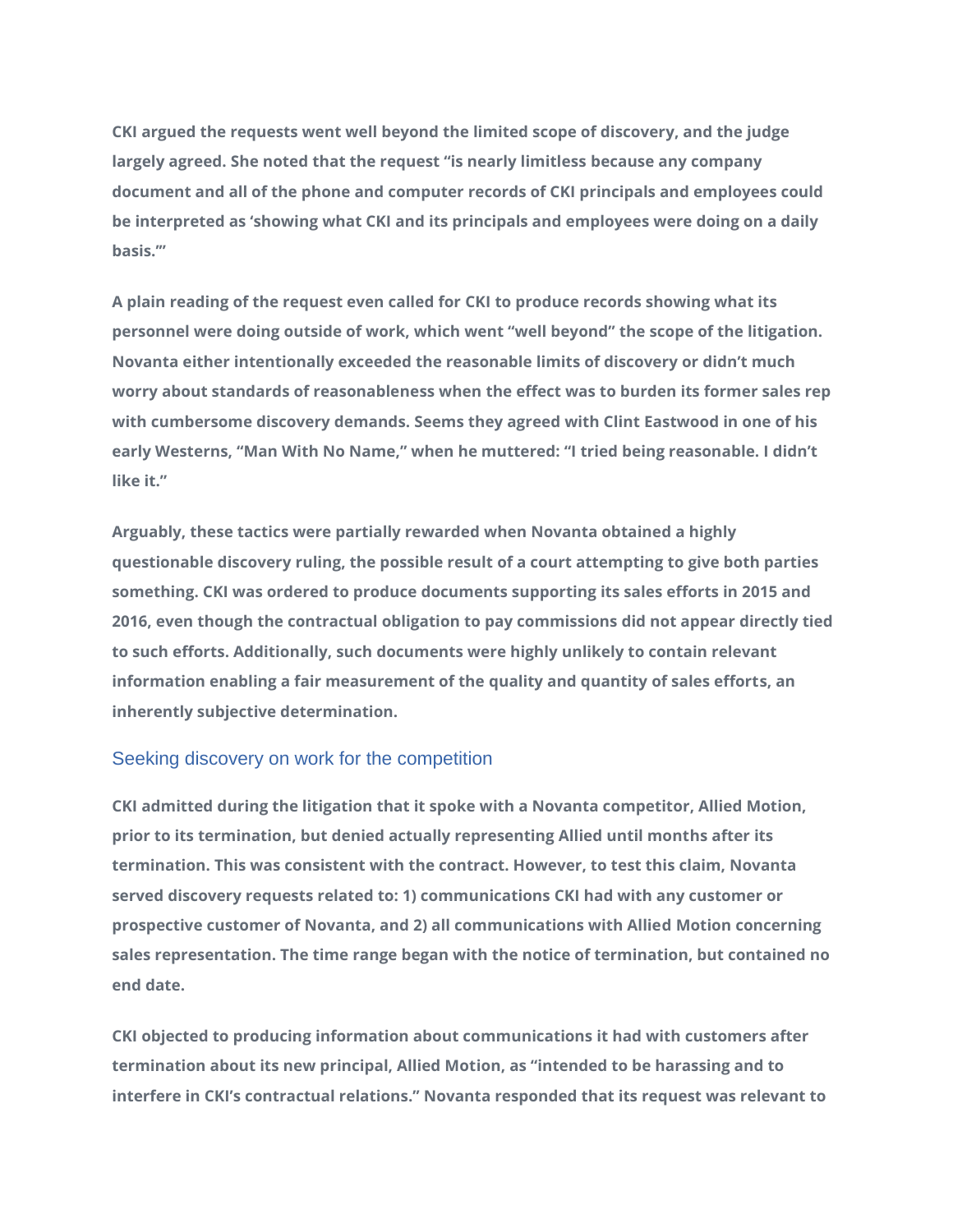**assessing whether CKI complied with its contractual obligation to "diligently and actively promote, sell, support, install and maintain" the MicroE products, and the restriction on representing competitors.**

**The court again agreed with CKI that the request was overbroad, ruling that disputing how CKI spent its time while earning commissions does not enable Novanta "to seek discovery on everything CKI was doing during that time." Further, inquiring about CKI's communications with customers or potential customers about Allied Motion "is not probative of whether it 'diligently' or 'actively' promoted or sold" MicroE products. The court thus streamlined the request, including by adding an appropriate end date.**

**Similar objections were made by CKI to seeking its communications with Allied Motion about representation and the court issued a similar ruling, deeming the Novanta request overbroad due to a lack of time constraints. Notably, the court again tried to split the discovery baby to a certain extent by compelling production of documents reflecting CKI's work — limited to during 2016 — on the grounds that work performed during this period "may be relevant to determining whether CKI upheld its duties under the contract."**

**After expensive and time-consuming briefing on the discovery disputes, CKI's incomplete wins were less than it deserved. Alas, this comprises a fairly common outcome. The reality is, as Clint Eastwood reveals in his last Western, the Oscar-winning Unforgiven, "Deserve's got nothing to do with it."**